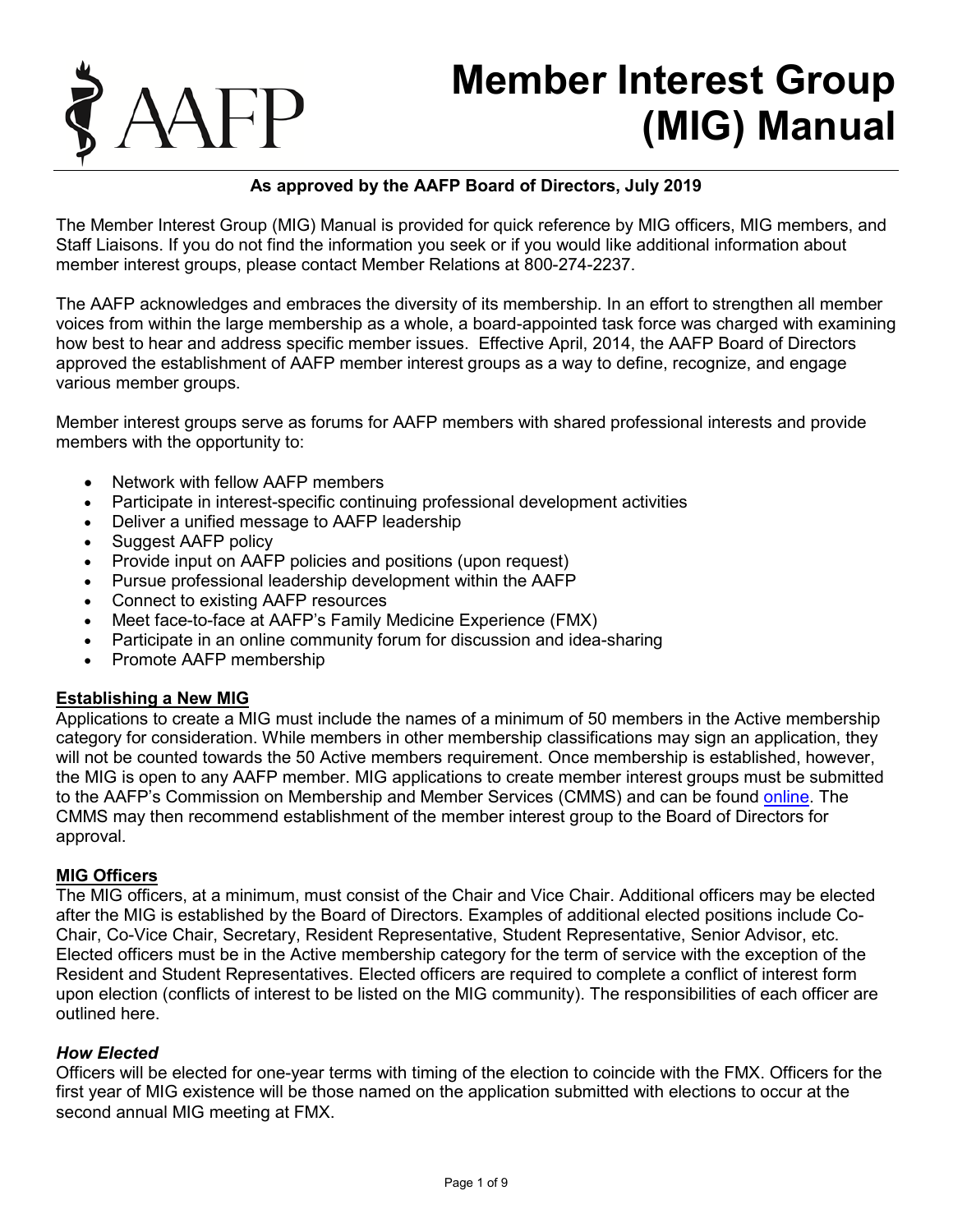There is no limit on the number of times a member may serve as an officer of a MIG. It is permissible for a MIG to have additional officer positions; however, the positions of Chair and Vice Chair must be maintained. Membership staff should be notified of any additional positions for the MIG. It is also permissible for a member to be an officer candidate without being present for the election. In this instance, the member should provide a personal statement not to exceed one page, detailing his/her relevant experience and why he/she would like to serve.

Membership Staff is responsible for coordinating the election process for any MIG. The cut-off for nominations prior to the MIG annual meeting will be four weeks prior to the start of FMX. After this date, members may selfnominate and be considered as a write-in. A ballot for each election will be prepared with a write-in spot available for each position.

#### *Expectations*

Officers from all MIGs will convene annually at the AAFP FMX. This meeting will be arranged and facilitated by Membership Staff as a means of sharing best practices and challenges.

MIGs are member-driven entities with oversight from an AAFP commission. All requests for research, policy recommendations, etc. must be submitted to the overseeing commission for consideration and/or approval.

Any MIG interested in engaging with AAFP-provided continuing medical education (CME) activities must abide by the Board-approved policy outlined in Attachment 1.

#### *Chair*

The MIG Chair serves as the stimulus for ideas and inspiration of MIG activity on issues of interest to the group. This individual should be familiar with how MIGs relate to the existing AAFP governance structure. The MIG Chair is a peer-elected position for a one-year term with the option to be re-elected. There is no limit on the number of times a member may serve as Chair. Co-Chairs are permissible and at the discretion of each MIG. Responsibilities include:

- Ensures regular activity and lively discussions amongst MIG members to include, at minimum, two monthly posts
- Establishes MIG meeting agendas with input, as appropriate, from members and staff
- Leads MIG meetings and calls
- Emails or posts meeting agendas and background material to participants two weeks prior to a meeting, if possible
- Monitors activity on the community and takes appropriate action to ensure community members are operating within the terms of service of the community and takes appropriate action when violations occur.
- Communicates with MIG Staff Liaison on a quarterly basis (at minimum)
- Communicates with Commission Member Liaison as needed
- Prepares MIG annual report

#### *Vice Chair*

The MIG Vice Chair works with the MIG Chair to develop ideas and inspire conversation and activity within the MIG membership. This individual should be familiar with how MIGs relate to the existing governance structure. The MIG Vice Chair is a peer-elected position for a one-year term with the option to be re-elected. There is no limit on the number of times a member may serve as Vice Chair. Responsibilities include:

- Participates in MIG meetings and calls
- Serves as leader in Chair's absence
- Develops and posts meeting summaries to the MIG online community within 30 working days
- Communicates with MIG Staff Liaison and Chair on a quarterly basis (at minimum)
- Assists the MIG Chair with preparation of the annual report

#### *Commission Member Liaison*

Each MIG is assigned a Commission Member Liaison from the oversight commission. Responsibilities include:

• Participate in MIG meetings and calls when necessary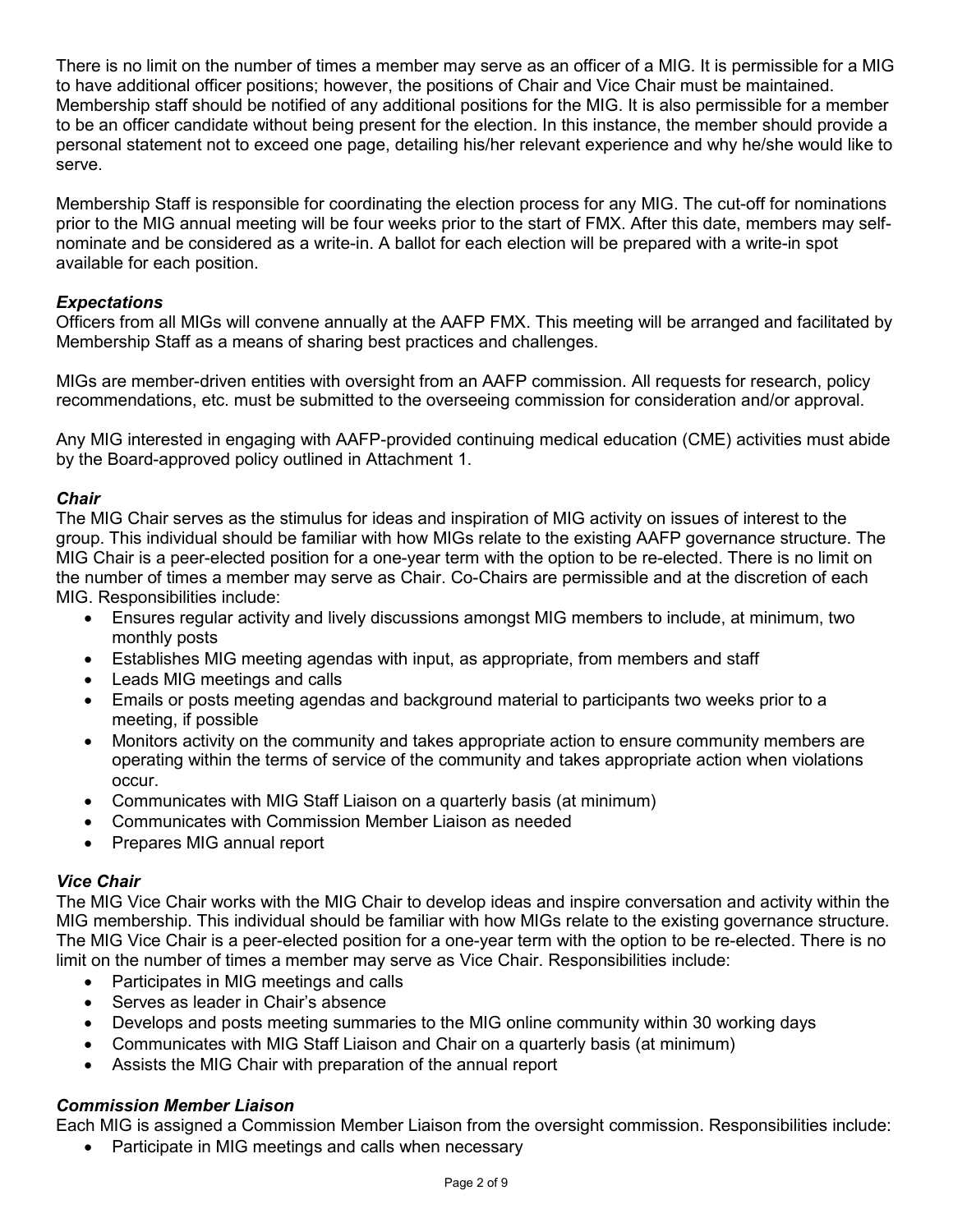- Provide the perspective of the commission, when necessary, in MIG discussions
- Be able to speak to MIG discussions at the commission meetings

# *Staff Liaison*

Each MIG is assigned a Staff Liaison. Minimal Staff Liaison time is devoted to supporting a member interest group.

Responsibilities include:

- Provide background and guidance to the MIG officers to facilitate completion of MIG objectives
- Communicate with MIG Chair on a quarterly basis (at minimum)
- Communicate with MIG Commission Member Liaison as needed
- Communicate with appropriate staff on issues impacting other commissions or MIGs
- Participate in MIG meetings and calls
- Provide report of MIG activities and requests to overseeing commission at each commission meeting
- Report actions taken on recommendations back to MIG officers
- Ensure that Membership Staff has copies of all MIG annual reports
- Moderate MIG online community and discussions
- Attend the MIG's annual meeting, if applicable, held in conjunction with the AAFP FMX. If you are unable to attend, you are required to find a substitute to attend the meeting on your behalf.
- Maintain files of all MIG activities

The following staff and members are also available to work with MIG officers and answer questions as they arise:

Staff Liaison Commission Member Liaison Immediate Past MIG Chair Member Relations Manager, Membership Division Director, Membership Division

# **Online Community**

The AAFP provides all MIGs a community/social platform which includes a discussion board and the ability to share and store documents as a means of communication, collaboration, and networking. MIGs are expected to utilize the provided platform for all business conducted that will be monitored by Staff Liaisons to ensure AAFP membership requirements are maintained. Other, non-AAFP social platforms, e.g. Google Groups/Docs, should not be used to conduct MIG business.

# **MIG Meetings**

Protocol for MIG meetings is as follows:

- All meeting dates must be provided to members a minimum of 60 days prior to the occasion. This can be communicated on the MIG online community.
- Meeting space is provided for each MIG during the AAFP FMX and other select AAFP meetings if space is available and the conference schedule permits. MIG meeting times will be arranged by Membership Staff and published in the FMX program, listed on the FMX webpage, and in the FMX mobile app.
	- $\circ$  Should the MIG desire to formally meet face-to-face at other venues, such as the AAFP Leadership Conference for Current and Aspiring Leaders or National Conference of Family Medicine Residents and Medical Students, the MIG membership must agree to the meeting in advance and request Staff Liaison participation. The meeting must be requested no less than 90 days prior to the start of the corresponding conference.
	- o As outlined in the funding section of this document, MIG officers are not eligible for reimbursement of any expenses associated with MIG meetings, including but not limited to travel, hotel, meals, and per diem.
- Ribbons for MIGs will be made available for members.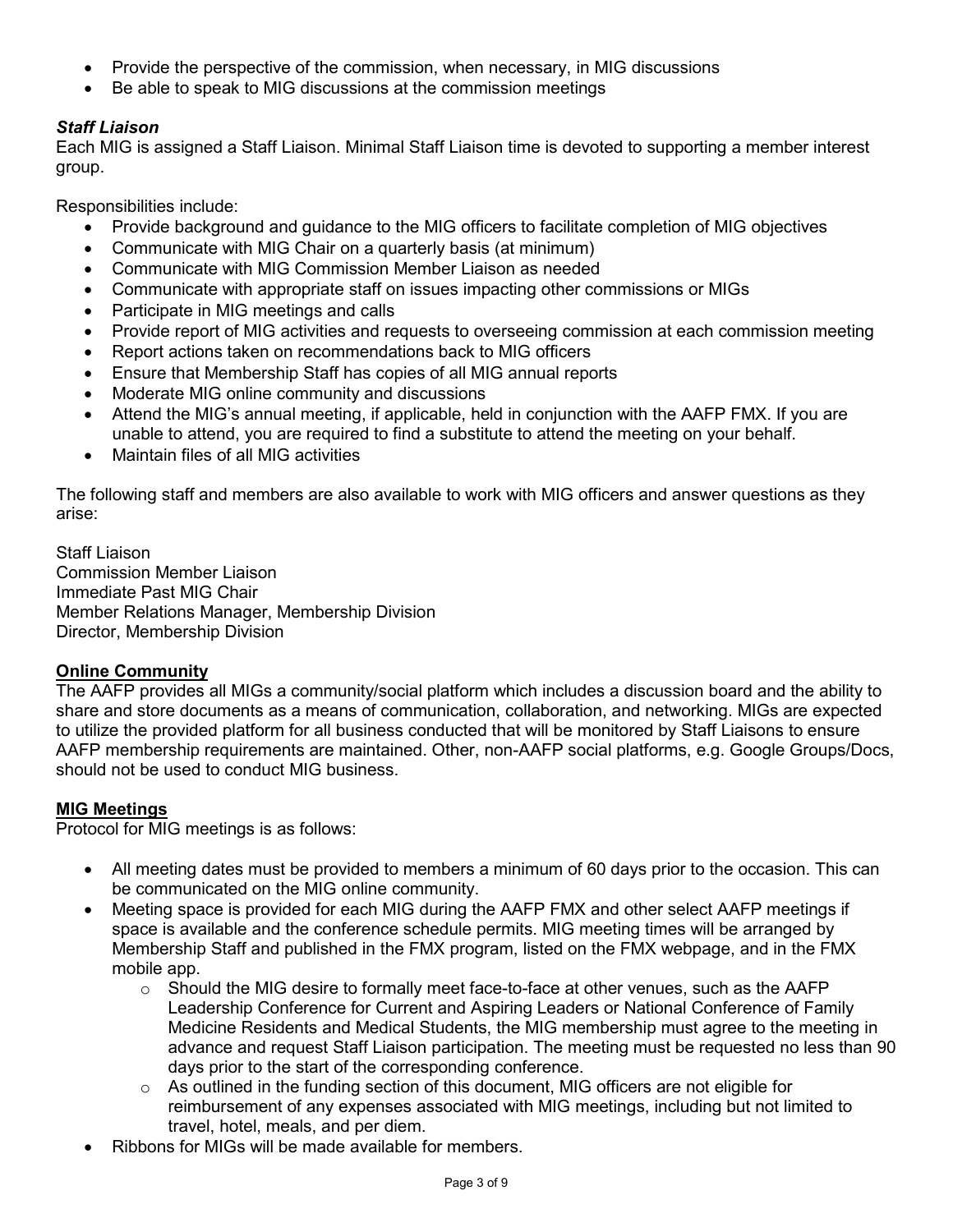- The MIG Chair is responsible for establishing all meeting agendas, seeking input, as appropriate, from members and staff. Use the meeting agenda template provided (Attachment 2).
- The MIG Vice Chair is responsible for developing a written summary of each MIG meeting discussion and posting the summary to the MIG online community (as outlined in officer description).
- Should a MIG feel it necessary to conduct business via conference call from time-to-time, the MIG Chair is responsible for coordinating the call set-up with the Staff Liaison. The Staff Liaison will set up the conference call and provide the call information to the MIG Chair. This information should be made public to MIG members a minimum of 30 days prior to the call. This can be communicated via the MIG's online community. Protocol should be followed as previously outlined for meeting summaries.

#### **Funding**

Member interest groups will not have an AAFP-approved budget for any meetings or MIG expenses. Staff MIGs may solicit funds from non-AAFP entities, if desired. AAFP staff will not participate in the solicitation of outside funding. Any fundraising efforts are strictly the responsibility of the MIG officers but must be preapproved by the Member Relations Manager and the Director of Strategic Engagements and Innovation. The Member Relations Manager will be responsible for contacting Strategic Engagements and Innovation for such approval prior to solicitation. Upon legal review, AAFP staff will sign any contract for outside funding.

#### **Commission Oversight**

The AAFP commission that most closely aligns with the needs/interests of the group will sponsor the member interest group and provide a Commission Member Liaison for each MIG assigned to it. The member interest group will submit an annual report to the sponsoring commission and Membership Staff, due by December 1<sup>st</sup>. Use the annual report template provided (Attachment 3). This report will be included as an attachment/informational item in the agenda for the Commission on Membership and Member Services.

MIGs may develop policy statements or position papers for consideration by their overseeing commission. MIG officers should work with the Staff Liaison to ensure deadlines are met and appropriate format is followed for materials to be presented to the commission. MIGs may be asked to provide input into AAFP policy, meetings, and resources as needed. Requests for additional services beyond those outlined as opportunities for a MIG must be directed to AAFP Membership Staff.

#### **Reporting Requirements and Maintenance of a MIG**

Each MIG must work toward fulfillment of the MIG goals (both short-term and long-term) and adhere to the mission of the AAFP at all times. The following will be required of each MIG to maintain MIG status:

- Annual report submitted by December 1<sup>st</sup> to include a brief summary of achievements and activities of the past year, goals and objectives for the coming year, announcement of newly elected officers, and the number of attendees at any face-to-face meetings
- Conflict of interest forms for newly elected officers
- Number of current members in the MIG community
- A summary of the number of discussions and library documents
- A minimum of 50 Active AAFP members enrolled in the MIG

If MIG membership falls below 50 members, the CMMS will be notified. At such time, the CMMS will make determination of next steps for the MIG in question.

If, at any time, the actions of a MIG are deemed to be in conflict with the AAFP bylaws, the MIG may be suspended by the Board Chair. In addition, if the actions of a MIG are determined not to be in accordance with the goals, objectives, or in the best interest of the AAFP, the MIG may be suspended by the Board Chair.

#### **Authority of MIGs**

MIG members are bound by and warrant full compliance with the AAFP bylaws and any social platform terms of use.

MIGs are not empowered to commit AAFP resources, support positions of other organizations, or establish policy. Any such requests must be considered by the overseeing commission with ultimate approval by the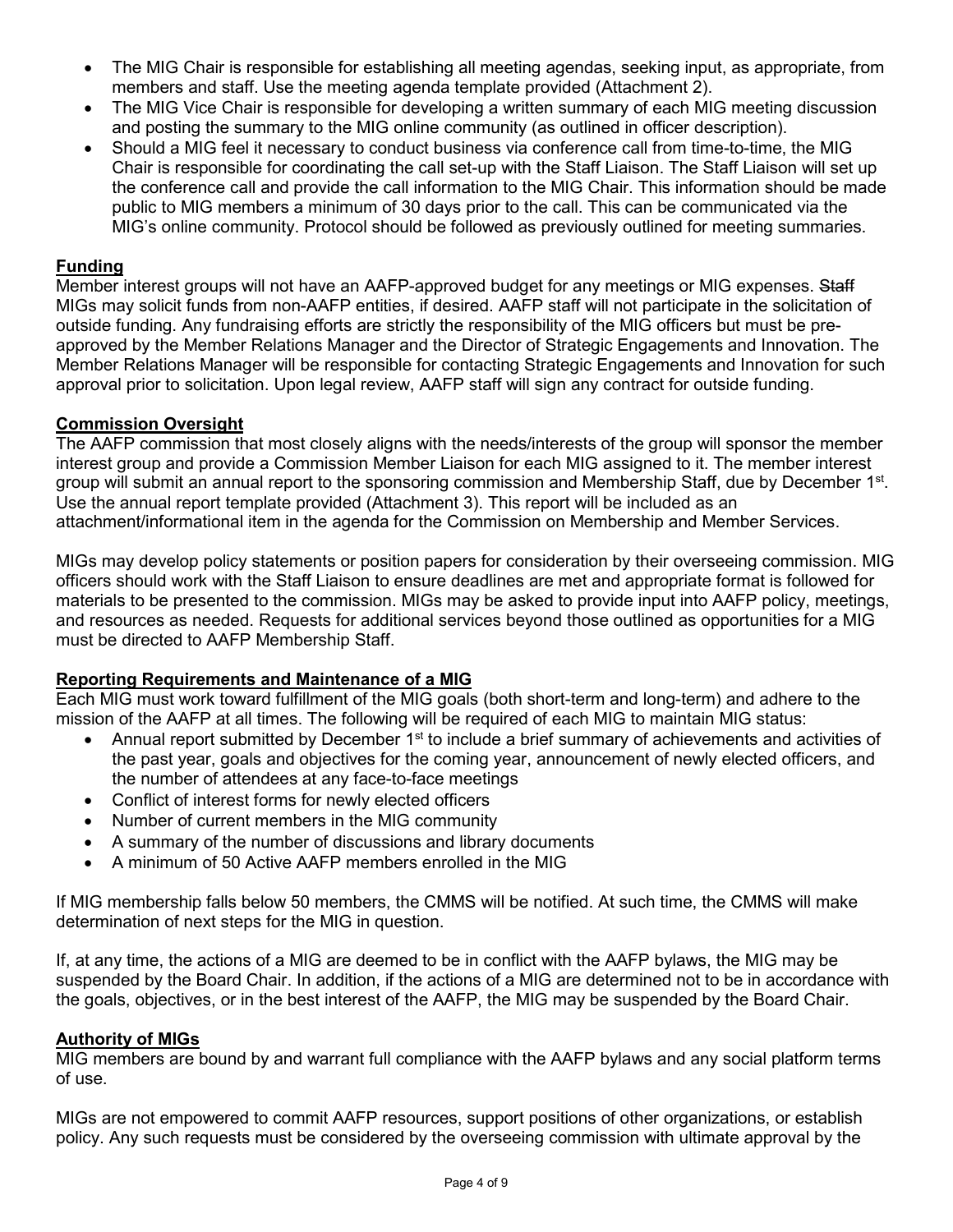Board of Directors. MIG officers and members should not portray themselves as official representatives of the AAFP when communicating with external organizations. Direct requests to external organizations should be sent to the overseeing commission as a recommendation from the MIG for consideration and possible action.

MIG members should seek AAFP staff review of any publications that make mention of the AAFP or AAFP MIG involvement. In addition, a disclaimer should accompany every publication on behalf of the MIG that states the published content does not necessarily represent the official position or view of the AAFP.

#### **Member Constituencies**

MIGs may petition the Board of Directors to become a member constituency after a minimum of three years. Petitions should be directed to Membership Staff. The Definition of Member Constituency and policy for becoming a member constituency was approved by the Board of Directors in April 2015 (Attachment 4). The following criteria, also approved in April 2015, will be considered by the Board of Directors in determining whether a member interest group (MIG) may transition to a member constituency:

- Level of activity and number of members in the MIG
- Number of years the MIG has been in existence
- Annual report submitted in a timely fashion
- Demonstration of objectives and tasks accomplished over time
- Lack of proportionate representation of the MIG in national and chapter leadership (AAFP Congress of Delegates, AAFP Board of Directors, AAFP commissions, and elected chapter board officer positions to include president, president-elect, board chair or immediate past president, and vice president, if those positions exist)
- Determine whether the group's interest is important to be heard at the National Conference of Constituency Leaders (NCCL) to ensure the AAFP's strategic objectives are advanced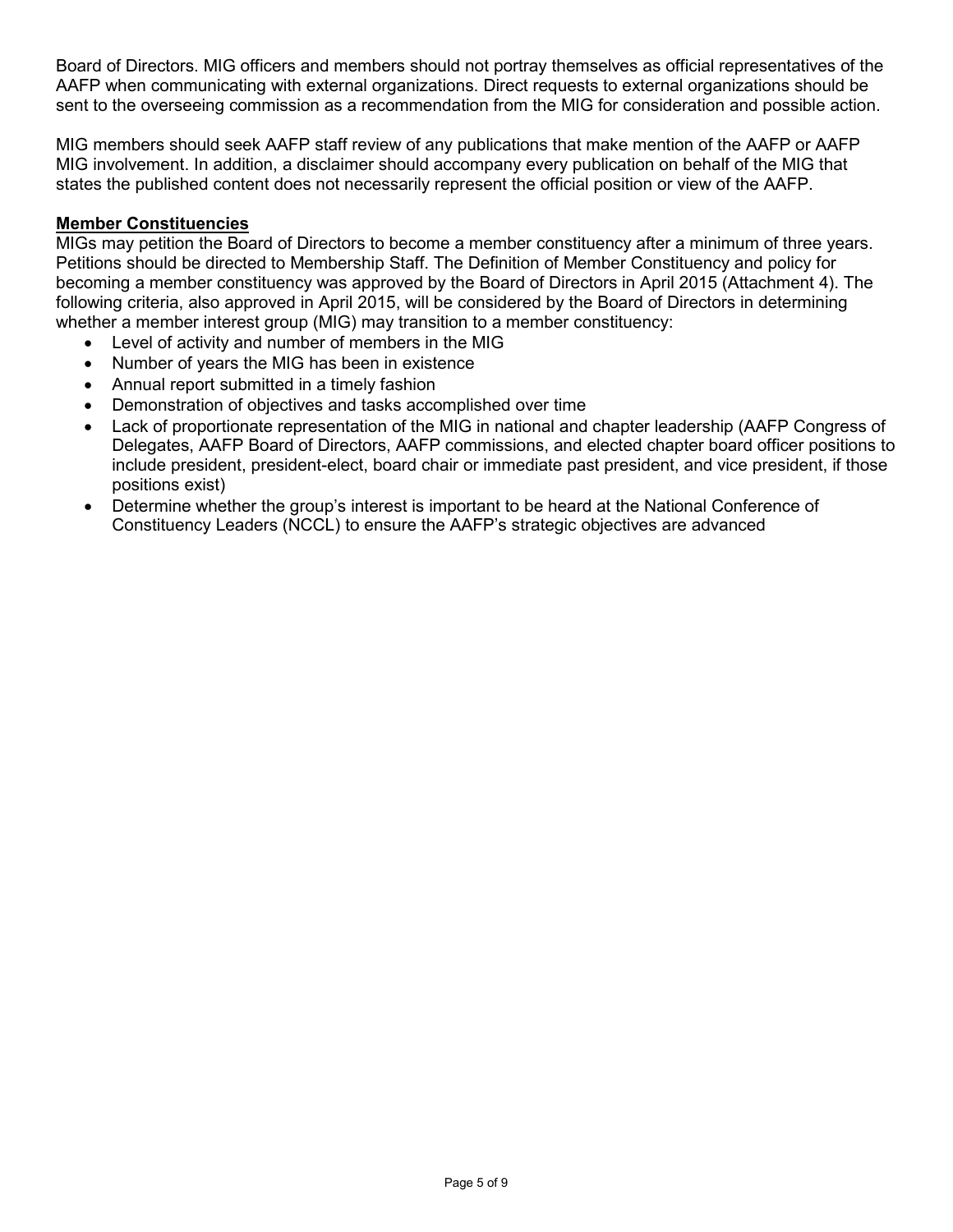#### **Member Interest Group Member Engagement with AAFP-Provided CME**

The purpose of this policy is to provide guidance regarding the engagement of Member Interest Group (MIG) members with AAFP-provided Continuing Medical Education (CME) activities.

In support of the AAFP's provided CME activities, MIG officers and members may:

- Suggest educational topics or learning objectives, based on their understanding of practice gaps and learning needs, or of new developments in their area of subject matter expertise;
- Suggest potential faculty for CME activities, based on the MIG's perception of the individual(s)' relevant subject matter expertise;
- Suggest potential organizations with which the AAFP could collaborate in order to develop and provide CME activities on topics associated with that MIG's area of focus.

To offer such suggestions, individual AAFP members associated with a MIG (acting as an individual and not on behalf of their MIG) will follow the AAFP's standard pathways (Faculty Interest & Expertise Portfolio, Calls for Abstracts, etc.). This is a separate and distinct process from the pathway for a suggestion from the MIG group. The AAFP already has in place commission procedures for how the MIG groups submit recommendations to a MIGs commission liaison. For additional information, MIG officers should contact their respective commission staff liaison.

The AAFP's respective activity planning committees, under the oversight of the AAFP's Commission on Continuing Professional Development (COCPD), will follow their standard operating procedures for topic, faculty and organizational collaboration selection for AAFPprovided CME. MIG suggestions and recommendations will be given serious consideration, but the AAFP is not obligated to implement those suggestions or recommendations, nor is the AAFP obligated to select individuals to serve as CME faculty because of their role in a MIG. (2019 BOD)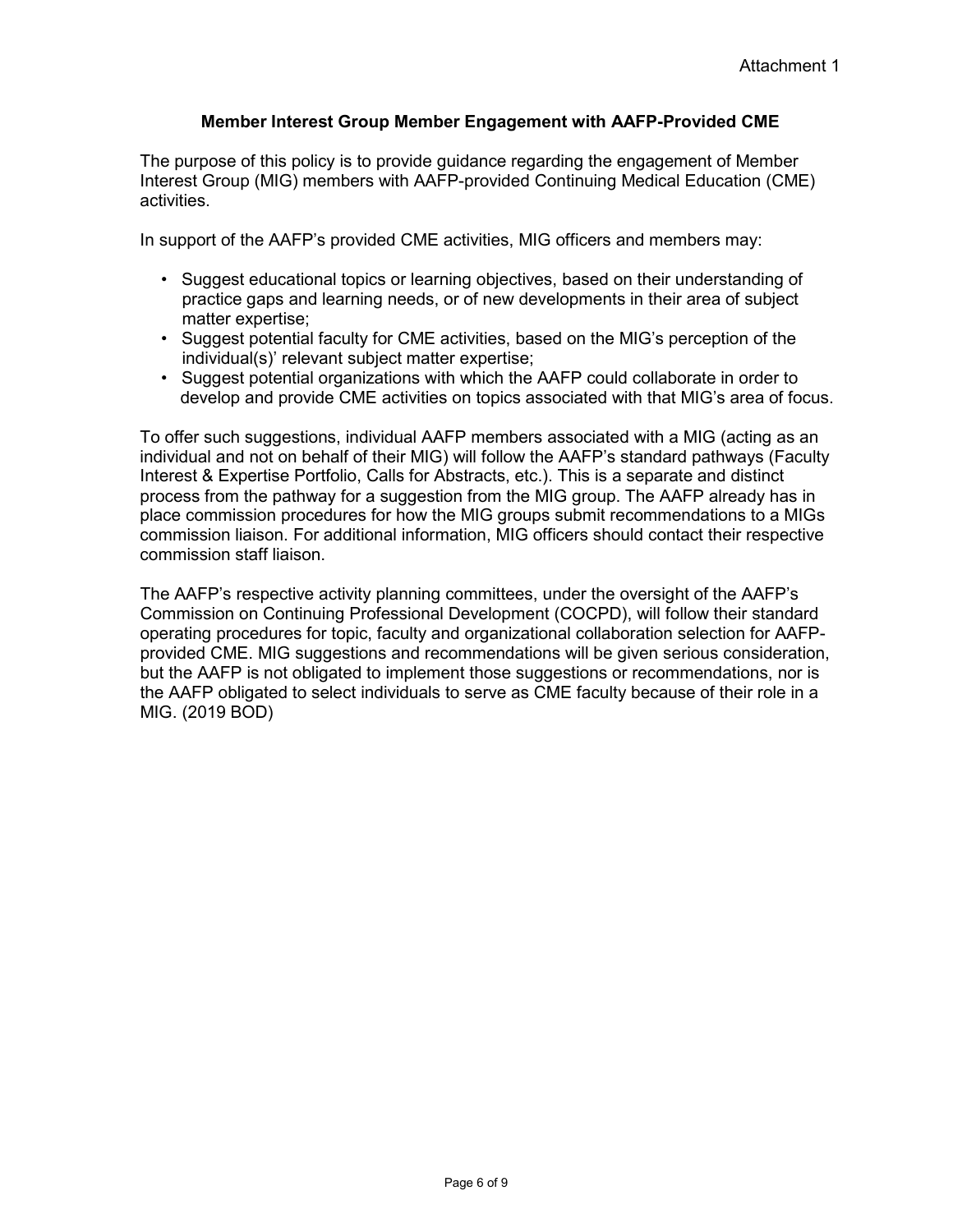

# **Member Interest Group – <Group Name> Agenda**

## **Date — Time — Location**

| $1:00$ pm | Meeting called to order<br>1.<br>Introductions<br>2.<br>3. Review of Prior Meeting Summary | Chair |
|-----------|--------------------------------------------------------------------------------------------|-------|
| $1:20$ pm | 4. Administrative Issues (I)                                                               | Chair |
| $1:25$ pm | 5. Agenda Items                                                                            | Chair |
| 2:30 pm   | Adjourn                                                                                    |       |

#### **NEXT MEETING**

<Insert Date> | <Insert Time> | <Insert Location>

#### **Bring back at a later date:** Items listed here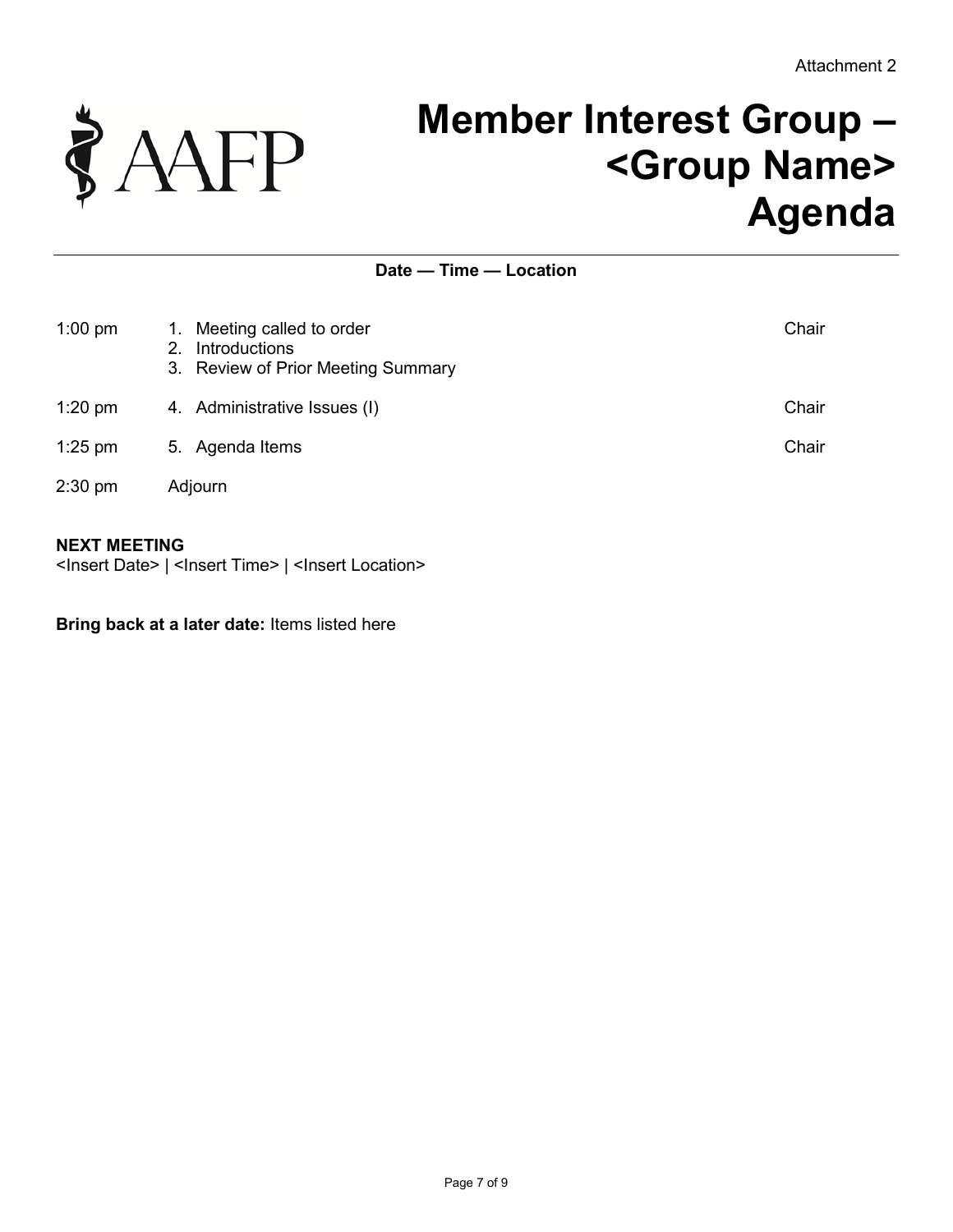

# **Member Interest Group – <Group Name>**

### **20xx – 20xx Annual Report**

The Member Interest Group **–** [name] met [once/twice] between <Month>, 20xx and <Month>, 20xx.. Those meetings were held on [date] in [location]. (Include number of people that were at each meeting.)

#### **20xx – 20xx ACHIEVEMENTS AND ACTIVITIES**

List each achievement/activity separately and summarize the work that has been done related to it during the past year. Include listing of newly elected officers.

•

# **LONG-TERM GOALS**

List each goal separately and summarize the work that has been done during the past year to accomplish the goal.

•

### **SUMMARY**

Summarize how the work of the member interest group has thus far furthered the AAFP's strategic objectives (i.e. Advocacy, Practice Enhancement, Education, Health of the Public).

Respectfully submitted,

Names of member interest group officers Staff Liaison

Optional Supplemental Attachment(s):

Include any documents that you would like to provide for review that document achievements, e.g. articles published.